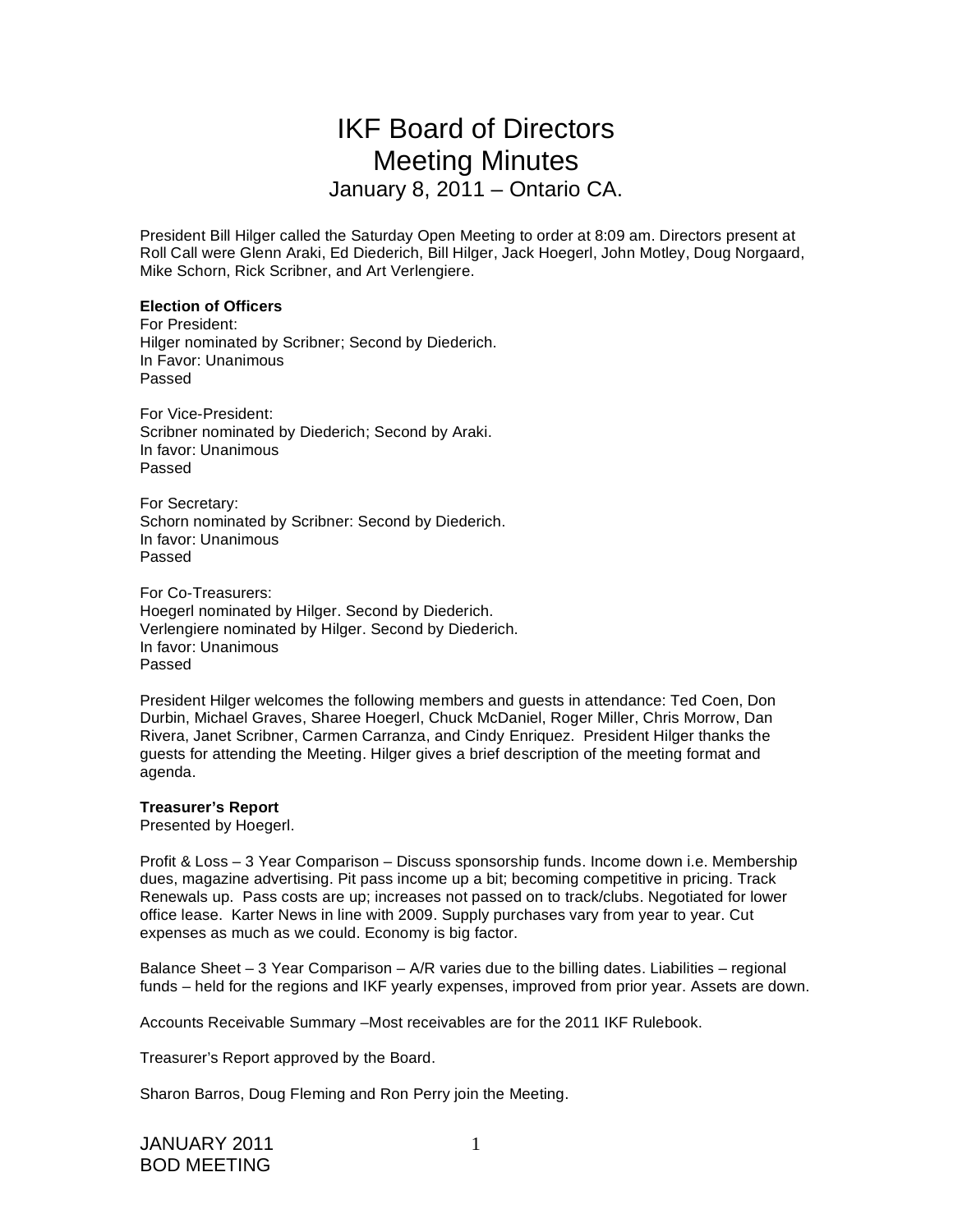#### **2010 Top 5 Pit Pass Sales**

Hilger reads the Top 5 2010 Pit Pass Sales. Hilger thanks the top tracks/clubs and states each of them will receive a Certificate for a free year of track sanctioning. Clarifies that tabulation is done by number of pit passes sold not dollar sales.

#### **2012 Grand National Bids & Questionnaires**

Reviewed the Bids and Questionnaires received for the 2012 Grand Nationals. The bidders below will have the opportunity to make a presentation at the Spring Board Meeting, with voting to follow.

# **2 CYCLE SPRINT**

| Region 4A Grand Junction Kart Club | <b>Grand Junction Kart Track</b> | <b>Grand Junction CO</b> |
|------------------------------------|----------------------------------|--------------------------|
| Region 11 All Star Karting         | <b>Prairie City Raceway</b>      | Rancho Cordova CA        |
|                                    |                                  |                          |

# 4 **CYCLE SPRINT**

Region 6 Tri City Kart Club Horn Rapids Kart Track Richland WA

Region 11 All Star Karting **Prairie City Raceway** Rancho Cordova CA

#### **2 CYCLE SPEEDWAY/SPEEDWAY MIDGET**

Region 5A South Dakota Kart Club University Plains Speedway Brookings SD<sup>\*\*\*</sup> \*\*\* Event to be combined with the 4 Cycle Speedway Grand National

# **4 CYCLE SPEEDWAY**

| Region 5A Huron Kart Club        | <b>Rolling Thunder Speedway</b> | Huron SD     |
|----------------------------------|---------------------------------|--------------|
| Region 5A South Dakota Kart Club | University Plains Speedway      | Brookings SD |

# **ROAD RACE**

Region 6 Portland Karting Association Miller Motorsports Utah

Grand Junction Kart Club withdrew their bid for the 2 Cycle Sprint Grand National. Sharon Barros asks, because of the reduction in the number of bidders, if there is a possibility that another club could bid on the event. Verlengiere states they could take a back up bid only. Hilger states they will open it up for bidding. Barros asks for a timeframe – reply is 30 days from website posting date.

Motion by Verlengiere to take back up bids for the 2012 2 Cycle Sprint Grand National. Second by Araki. In Favor: Unanimous Passed

Motion by Verlengiere that all bidders for the 2012 2 Cycle and 4 Cycle Sprint Grand National submit the new Grand National Questionnaire. Second by Araki. In Favor: Unanimous Passed

Discussion by Board regarding Questionnaire submitted for the 2 Cycle Speedway/Speedway Midget, only one bid received to combine with the 4 Cycle Speedway Grand National. Discussed combining the two events.

Motion by Schorn to ask Huron Kart Club if they want to resubmit their Questionnaire to combine the 2 and 4 Cycle Speedway Grand Nationals. Second by Diederich. In Favor: Araki, Diederich, Motley, Norgaard, Schorn, Scribner Opposed: Hoegerl, Verlengiere Passed

JANUARY 2011 BOD MEETING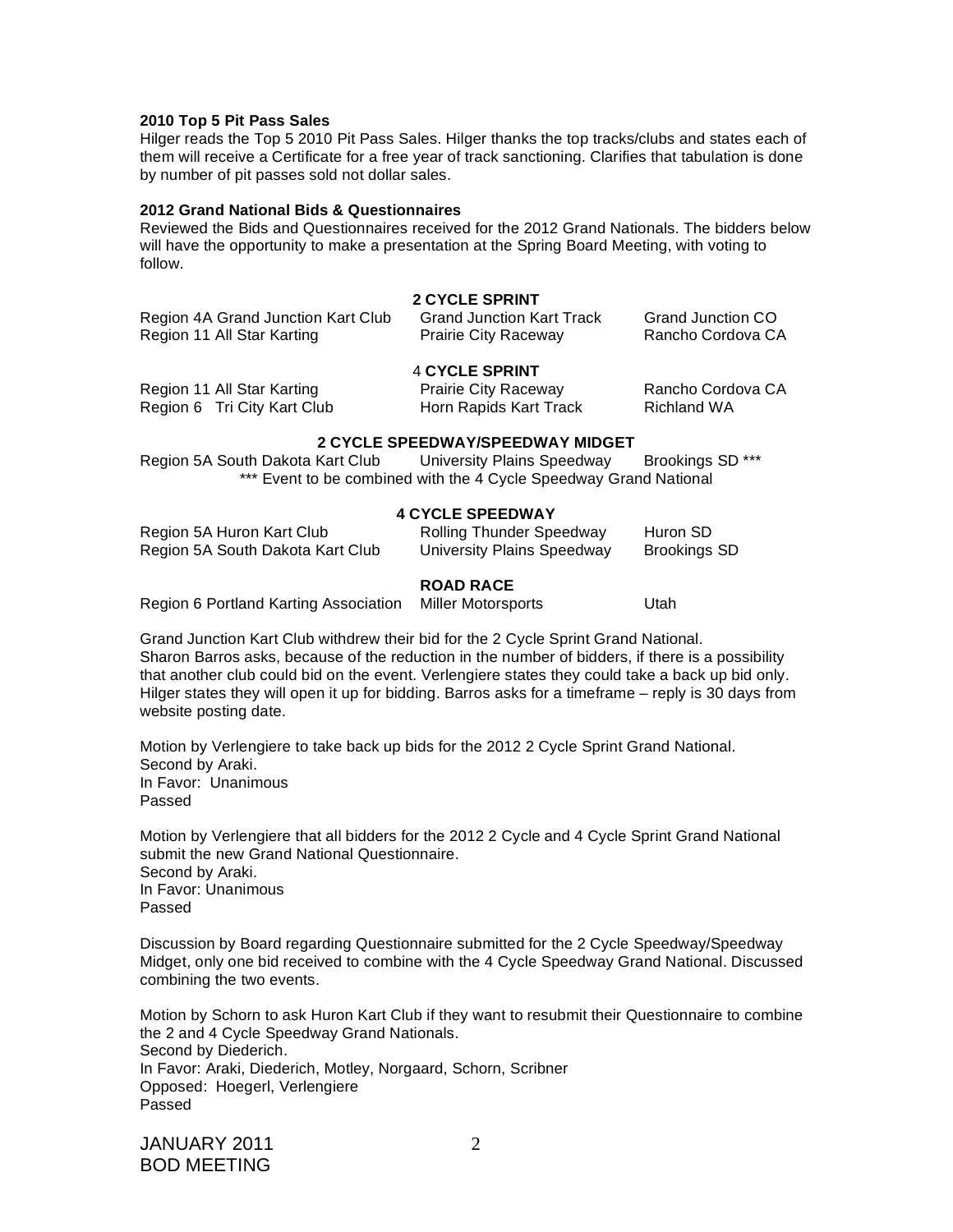One bid received for the Road Race Grand National. No bids received for the Speedway Pavement Grand National.

## **2011 Grand National Director in Charge & Tech Director Appointments**

**ROAD RACE Ed Diederich Open**  SWRA **Eagles Canyon Raceway** Slidell T

**4 CYCLE SPEEDWAY Bill Hilger Open**

 June 15-18, 2011 **4 CYCLE SPRINT Mike Schorn Terry Nash** 

Shasta Kart Club **Shasta Kart Track** Chasta Kart Track Redding CA June 29 – July 2, 2011

South Dakota Kart Club University Plains Speedway Brookings SD July 10-16, 2011

Tri County Karters Delaware Speedway Delaware IA

**2 CYCLE SPEEDWAY/SM Mike Schorn Jack Hoegerl**

July 31 – August 4, 2011

**2 CYCLE SPRINT Bill Hilger John Motley** EP1K ProMotion **CalSpeed CalSpeed** Fontana CA August 25-28, 2011

**DIRECTOR IN CHARGE TECH DIRECTOR** 

Chris Villarreal and Terry Nash join the Meeting.

Board discusses the email from Stephen Fischer regarding the 2011 2 Cycle Sprint Grand National dates. Grand National dates conflict with school schedule. Board agrees it is a no win deal.

#### **2011 Advisory Committees**

National Tech Director 2-Cycle: Jack Hoegerl Committee: Lynn Haddock, Terry Ives, John Motley

National Tech Director

4-Cycle: Terry Nash

Committee: Lee Miller, Roger Cathey, Chuck Sloggett, David Snyder, Syd White, George Shear, Doug Norgaard, Mike Schorn, Mark Alton

Shifter Tech Committee Chair: John Motley Committee: Terry Hegar, Don Holmboe, John Sefcik

Road Race Committee

Chairman: Don Holmboe

Committee: Debbie Kuntze, Chris Hegar, Roger Miller, Jim McMillan

Sprint Committee

Chairman: Art Verlengiere

 Committee: Lynn Haddock, Les Hand, Kent Laukaitis, Keith Freber, Chris Villarreal, Don Durbin

Speedway Committee

JANUARY 2011 BOD MEETING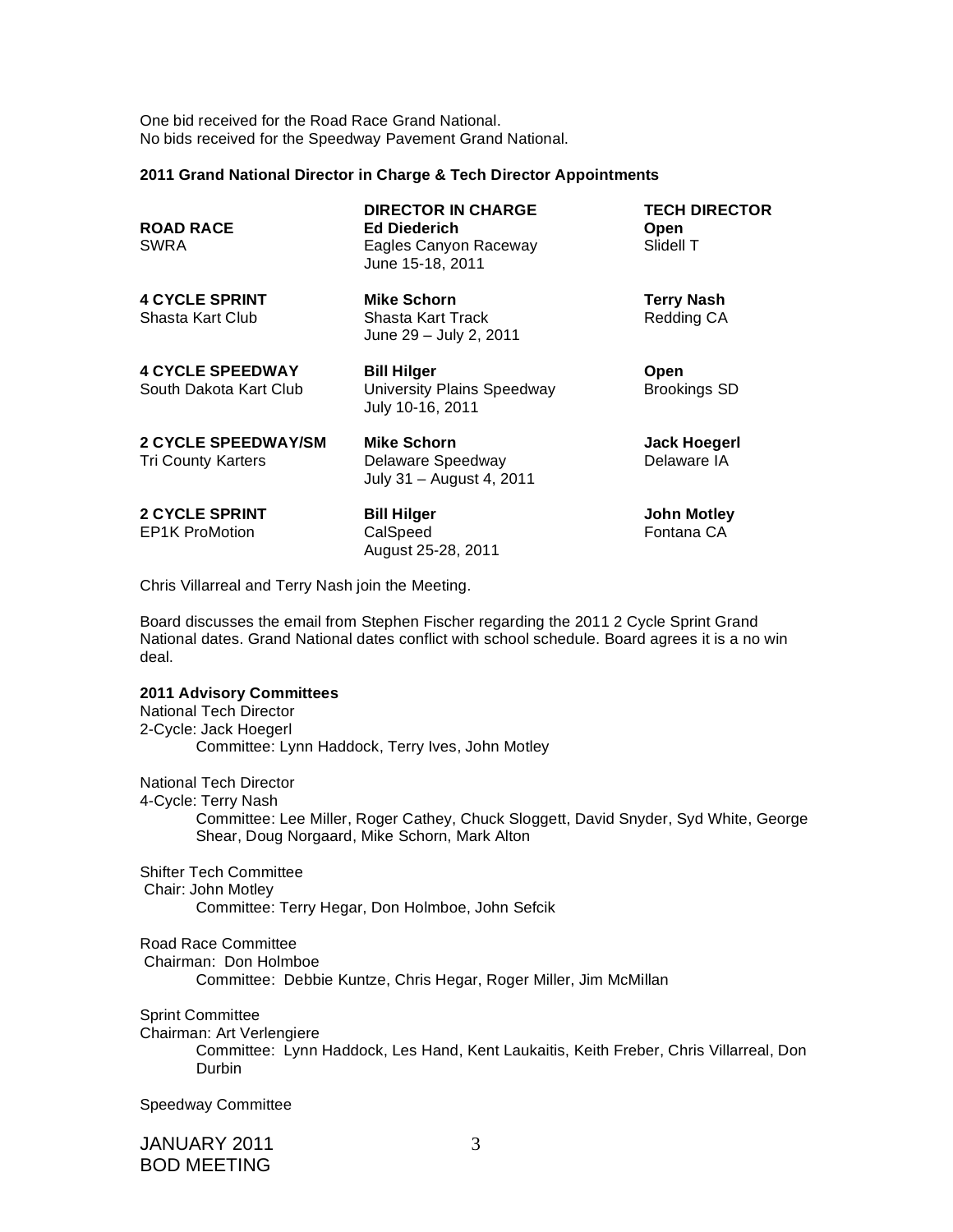Chairman: Bill Hilger

Committee: Andy Bear, Dan Koopman, David Snyder, Ralph Woodard, Brad Swiggart Doug Norgaard

TaG Committee Chairman: John Motley Committee: Don Moormeister, Terry Nash, Rick Scribner, Jack Hoegerl Motion by Araki to approve the 2011 Sprint Committee Chairmen and Committee Members. Second by Scribner. Motion by Verlengiere to approve the 2011 Speedway Committee Chairman & Members. Second by Diederich. Motion by Verlengiere to approve the 2011 TaG Committee Chairman and Members. Second by Motley. Motion by Verlengiere to approve the 2011 2 Cycle Tech Committee Chairman and Members. Second by Schorn. Motion by Verlengiere to approve the 2011 4 Cycle Tech Committee Chairman and Members. Second by Scribner. Motion by Verlengiere to approve the 2011 Shifter Tech Committee Chairman and Members. Second by Diederich. Motion by Scribner to approve the 2011 Road Race Committee Chairman and Members. Second by Verlengiere. In Favor: Unanimous Passed Discussion of clone rules by Terry Nash and the Board.

Discussion on engine homologation fees. Board agrees that homologation fees should be paid for all engines in the Rulebook. Carmen Carranza to forward list of engines and fees paid to the Board.

Motley announces an upcoming partnership with L.S. Starrett Company for providing tools and discount certificates for Starrett measuring devices. States that Starrett already has a system of tools for motorsports. Feels it is a good program for Starrett and the IKF.

Motley discusses post race technical disqualifications and points. States most people think there are no points if you are dq'd in tech. (Clarifies this is the National rule as opposed to a regional rule.) Points are given based on the system in the IKF Rulebook. Discusses flagrant dq's. Asks for input. Scribner asks if they can define, by example, a flagrant dq versus a bolt missing, cracked muffler. Motley believes they can. Discussion by Board and members. Chris Morrow states the biggest confusion comes from who gets to make the call. Says there needs to be a clarification of what is defined as flagrant and what is defined as not flagrant so the points are consistent. Events must be scored the same. Verlengiere states he has no interest in officiating and running events by verse and number; if they are going eliminate people and their ability to make judgment calls, he is done and feels the rest of the people will be done also. Can never define it all. They get the best people they can, volunteers, to make decisions and he is happy with that as a Board Member. Will not run a race with no decision power because you can never document and cover everything. Morrow agrees with this but states, if there are definitions in the Rulebook, you have to follow them, cannot pick and choose. Everybody gets the same penalty whether it is a mistake or intentional. Some agree that is the way it should be. Araki states that ruling can be across the board also. A dq is a dq, on the track or post tech. Motley states people think they get zero points when they get dq's in tech. Araki states it used to be that way. Lengthy discussion regarding droppable and not droppable dq's, flagrant and non flagrant dq's, meatball flag. Motley will pursue this issue.

Jeff Havens joins the Meeting.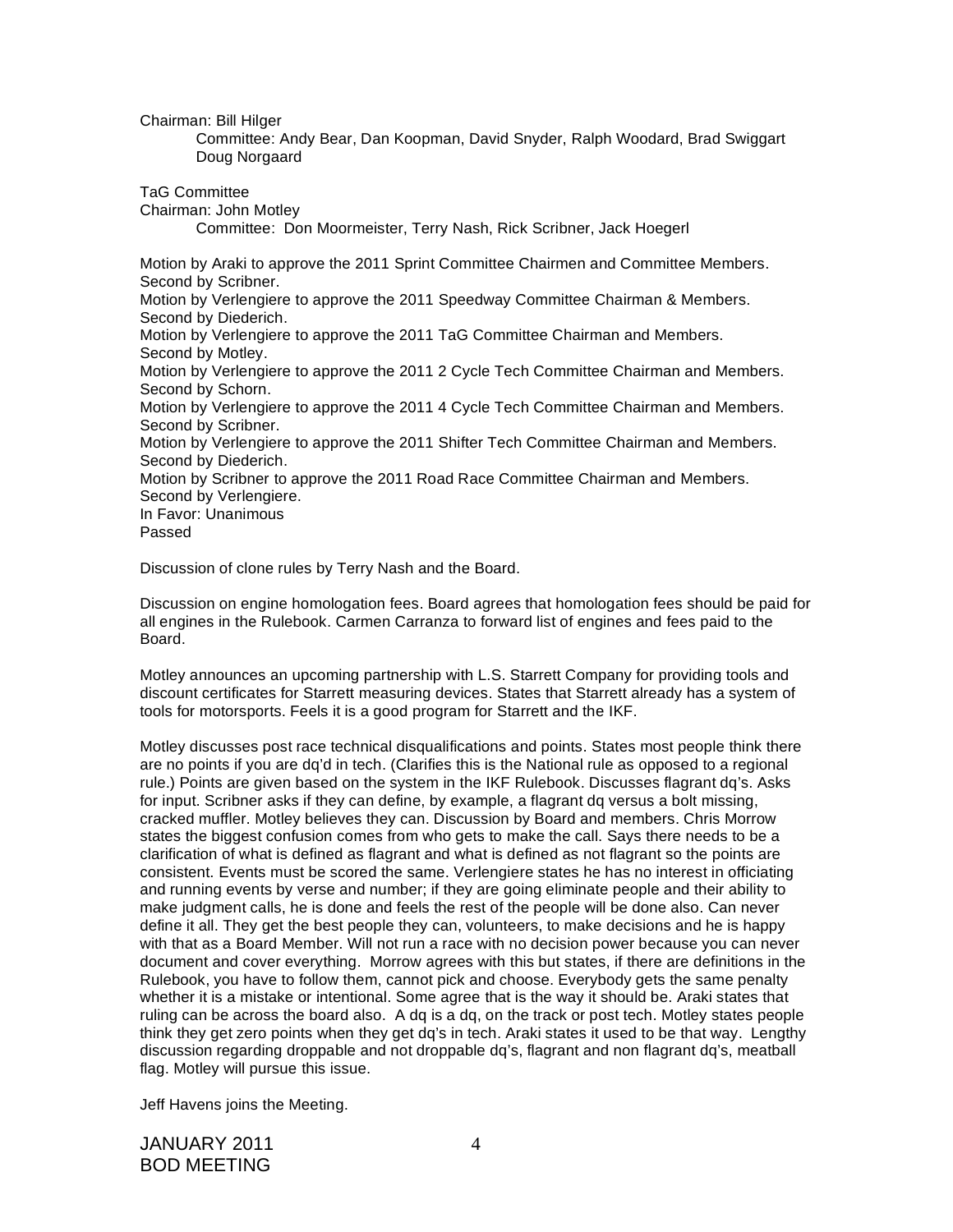Diederich discusses the TaG and IAME Cup weights. Wants a more level playing field for these classes. Proposes a weight change in these classes. Also proposes to drop the 200# requirement from the TaG Masters and make it a 35+ class. Discussion by Board. Araki states the program has never been and will never be equal. In the local area, they are running the most competitive engines. By changing the rules, in his area, it may discourage the advantage and it will go away. Diederich states they go with the most competitive motors. Lengthy discussion by the Board.

Motion by Diederich to change as follows. Second by Scribner. Section 275.5.3 IKF Grand National Classes

275.5.3.1 IKF TaG Senior: For ages 16-up PRD Fireball 2008 – 345lbs IAME Leopard All – 355lbs Rotax Max – 355lbs Motori Seven – 385lbs Vortex ROK – 385lbs Sonix TX125 - 385lbs (Delete early PRD)

In Favor: Araki, Diederich, Hoegerl, Motley, Norgaard, Schorn, Scribner Abstain: Verlengiere Passed

Motion by Diederich to change as follows effective January 1, 2012. Second by Scribner. In Favor: Araki, Diederich, Hoegerl, Motley, Norgaard, Schorn, Scribner Abstain: Verlengiere Passed

Section 275.4 IKF TaG Masters (local/regional only) – For ages 35-up. (Delete driver weight verbiage) Weight for each engine package is +30lbs based on IKF TaG Senior weight.

Roger Miller states that Section 306.2.3 should be deleted from the Rulebook. Board agrees.

Discussion of ballast colors.

Schorn asks to delete class #11 Animal Super Sportsman Heavy from Section 209. No Board vote needed.

Chris LaTorre, Dan Rivera and Troy Adams join the Meeting.

Verlengiere not present at the Meeting.

Continued ballast color discussion. No change at this time.

Schorn asks to delete the verbiage in Section 721.2.5 and replace with verbiage from Section 716.2.6. Board agrees. Nash explains reason for change.

Araki states to leave the Rulebook alone during the year. Board Members are to submit changes for the 2012 Rulebook to Roger Miller by July 1, 2011 for discussion at the September Board Meeting. Hilger states each Division should review all their rules.

Hilger states the IKF is working with INDYCAR, NASCAR, SCCA and USAC. Contact with INDYCAR; hope to have their presence at the 2 Cycle Sprint and the 4 Cycle Speedway Grand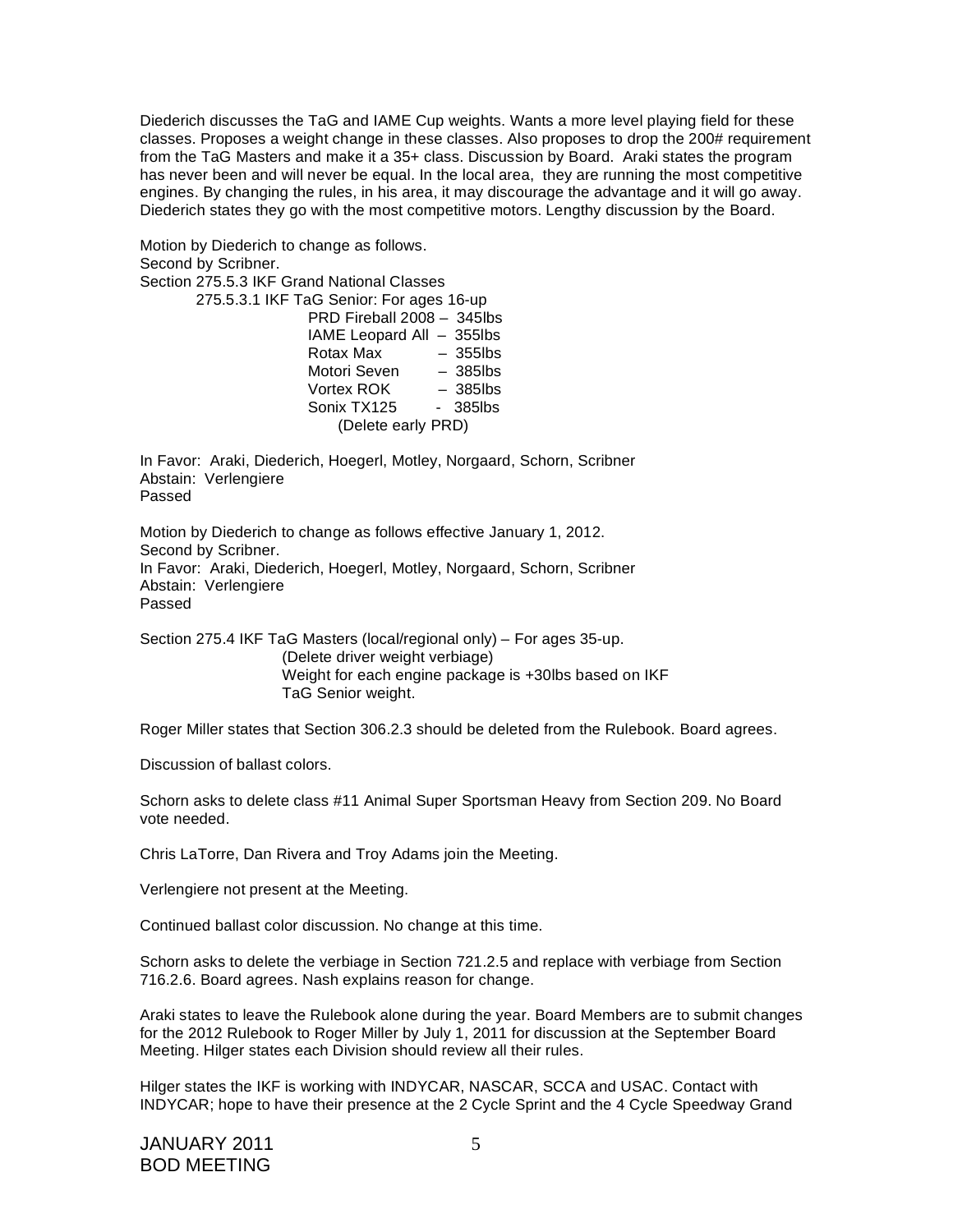Nationals; possibly a booth with a car and driver. Possibility for IKF Drivers to attend IRL or an INDYCAR race. Contact on a monthly basis. Realize karting is a ladder step to INDYCAR. Talking with SSCA also. Should be a benefit to the IKF membership as we move forward.

Exciting announcement is coming.

Shasta Kart Club has requested to add the Limited Modified Animal class to the 2011 4 Cycle Sprint Grand National Race Schedule. Discussed by the Board and class was not added to the schedule.

Hilger opens the floor for discussion.

#### 2011 Region 7 Sprint Series

Chuck McDaniel states he likes the new Region 7 Sprint schedule – appropriate for the economy, get the numbers up, 6 races, get more people back in karting.

Diederich ask about the proposed administration of the series. McDaniel feels that having somebody there for consistency is a good idea. If managed correctly. Should still be affordable. Is a premiere series. A move in the right direction.

Clarification: The Region 7 Sprint Series is an IKF regional series. Must be an IKF Member to run the series. Questions best answered by Verlengiere and Rob Niles. Lengthy discussion about past and future regional events.

Verlengiere and Rob Niles join the Meeting.

Verlengiere states the Region 7 Sprint series will be IKF classes governed by the IKF Rulebook. Rotax will be governed by the IKF Rulebook and USRMC rules. Rotax will run MOJO tires, available from kart shops. Hilger states it will be an IKF regional series with IKF regional champions. Verlengiere agrees.

Rob Niles explains the management of the series. Discussion and questions from members and guests. All agree that communication is important to get correct information to karters. Niles explains the "cap" on the events. Discussion on Series Contract. Hilger states that Rob Niles is the Series Coordinator and Art Verlengiere is the Regional Coordinator.

Shirley Hilger and Lloyd Mack join the Meeting.

A request was received from Rob Niles to change the date of the 2011 2 Cycle Sprint Grand National. Discussion by Board. Rob Niles feels that we should do everything we can to accommodate as many racers as possible.

Motion by Motley to change the date of the 2011 2 Cycle Sprint Grand National to August 25-28, 2011.

Second by Norgaard. In Favor: Unanimous Passed

Motion by Motley to approve the following 2011 2 Cycle Sprint Grand National Class Schedule as modified.

Day 1 – Friday, August 26

| $\mathbf{1}$ . | Junior 1            | $8 - 11$  | 225 | YKC |
|----------------|---------------------|-----------|-----|-----|
| 2.             | Jr. Super Sportsman | $12 - 15$ | 300 | YKC |
| 3.             | Kid Kart Heavy      | $5 - 7$   | 160 | YKC |
| 4.             | KPV 1 Heavy         | $8 - 11$  | 250 | YKC |
| 5.             | KPV 2 Heavy         | $12 - 15$ | 320 | YKC |
| 6.             | Super Sportsman     | $16 - up$ | 340 | YKC |
|                |                     |           |     |     |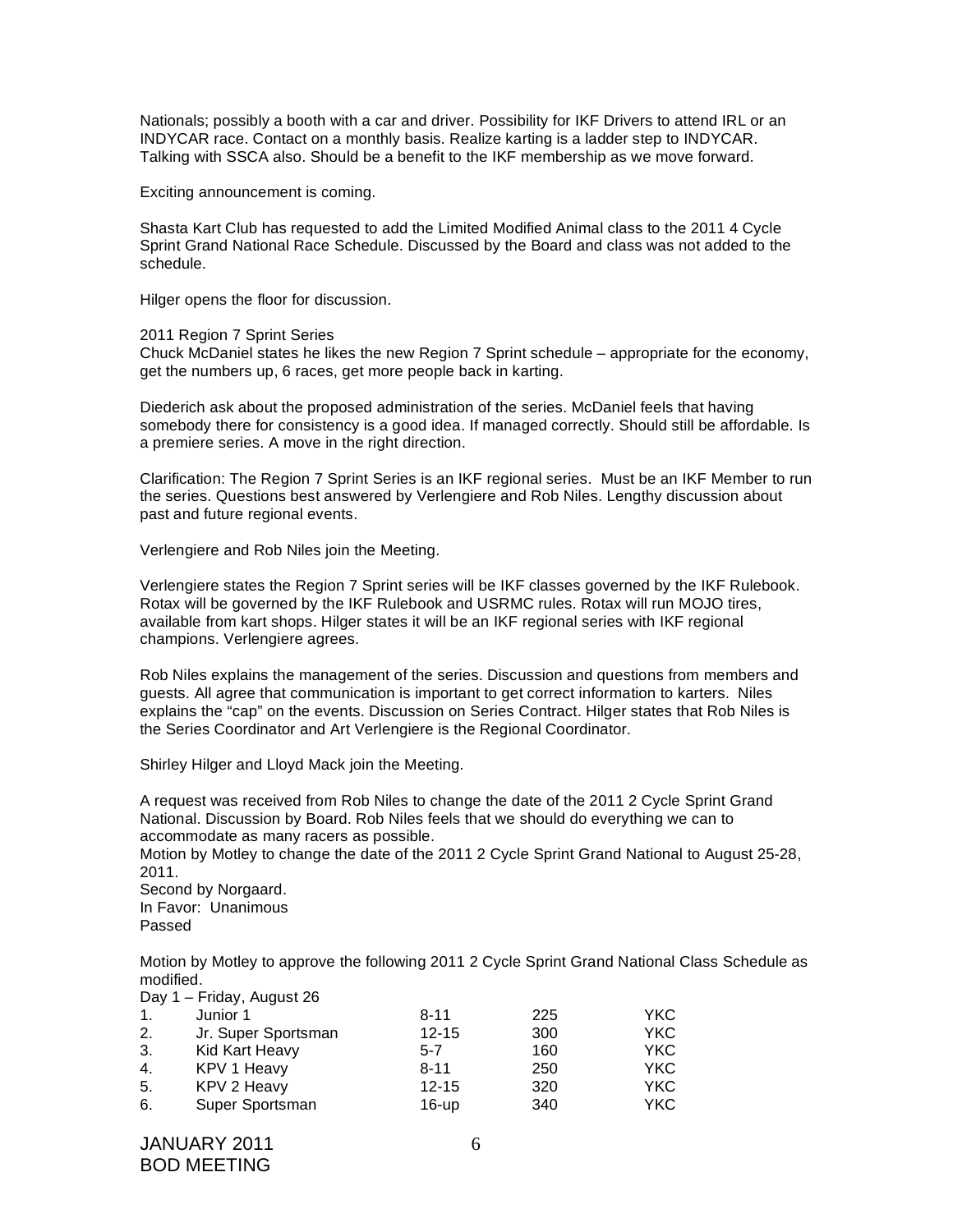| <b>PRD TAG Controlled Junior 1</b> | $8 - 11$                                                 | 255 | YKC.       |
|------------------------------------|----------------------------------------------------------|-----|------------|
| <b>PRD TAG Controlled Junior 2</b> | $12 - 15$                                                | 320 | <b>YKC</b> |
| <b>PRD TAG Controlled Senior</b>   | $16 - up$                                                | 360 | <b>YKC</b> |
| Rookie Sportsman                   | $8 - 11$                                                 | 235 | <b>YKC</b> |
| Kid Kart                           | $5 - 7$                                                  | 150 | <b>YKC</b> |
| Super Sportsman Heavy              | $16 - up$                                                | 360 | <b>YKC</b> |
|                                    |                                                          |     |            |
| KPV 1 Cadet                        | $8 - 11$                                                 | 240 | YKC        |
| KPV 2 Junior                       | $12 - 15$                                                | 310 | <b>YKC</b> |
| KPV 4 Senior                       | $16 - up$                                                | 340 | <b>YKC</b> |
| Mini Max                           | $9 - 12$                                                 | 265 | Mojo       |
| Rotax Junior                       | $13 - 15$                                                | 320 | Mojo       |
| <b>Rotax Senior</b>                | $16 - up$                                                | 365 | Mojo       |
|                                    | Day 2 - Saturday, August 27<br>Day 3 – Sunday, August 28 |     |            |

Second by Schorn. In Favor: Unanimous Passed

#### McDaniel/LAKC Grievance

Hilger explains the handling of the Grievance and the resulting Board vote to uphold the Race Directors decision. Chris LaTorre states the LAKC does not feel they received Due Process in this matter They received a letter from the IKF with the results of the Board vote. Feels the LAKC should have been contacted. Verlengiere states it was not done properly. Scribner states, in his experience, that club boards like to isolate themselves from these types of decision making processes and remain independent; has been handled like this in the past. Just a possible oversight. IKF Board is there to make those tough decisions. Hilger clarifies the Grievance Committee and process.

Sharon Barros details who she spoke to regarding the Grievance. Made her recommendation to the IKF Board. Sharon spoke with Chris LaTorre. Did not change her recommendation. Verlengiere states due diligence was not done and not handled properly. Verlengiere thought he had information from both parties when he received the Grievance. Sharon Barros spoke with Chris LaTorre after the vote. Lengthy discussion by Board and members. Hilger states that Art Verlengiere and Sharon Barros will review all the independent data and make another recommendation to the Board. Chris LaTorre appreciates that. Verlengiere states deadline is 33 days.

Hilger states there has been discussion regarding the charge for pit spaces at the Grand National events. Glenn Araki is working on this – would like input. Wants to regulate the charge at Grand National events. Biggest complaint in regards to fees is the charge for the pit spots. Understands it is one of the ways the host club/promoter generates some income and is ok with that. Charges for pit spots seem to be getting out of control at the Grand Nationals. No cap to it, no end to it. Would like to come up with a number, a maximum charge per square foot at a Grand National event. Can charge less but not more. Rob Niles comments the Board ultimately has control of this as it is on the Grand National Questionnaire submitted by the club/promoter. Araki agrees. Discussion regarding sizes and costs of pit spots. Araki suggest \$.25 per square foot for Grand National pit spots.

Motion by Schorn to approve the Exception Request from Justin Yanez to compete as a Junior II effective January 25, 2011. Second by Scribner. In Favor: Unanimous Passed